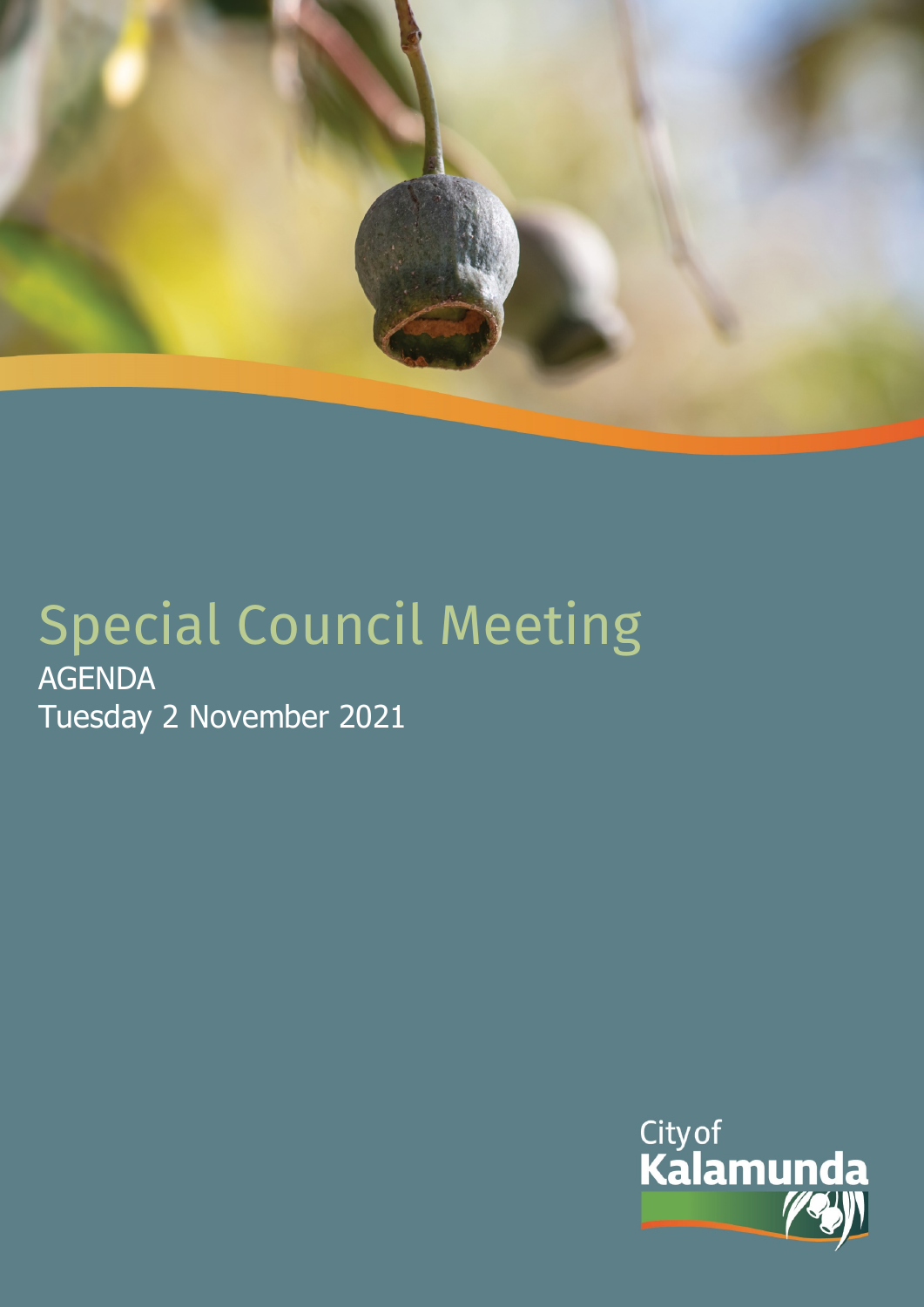#### **NOTICE OF MEETING SPECIAL COUNCIL MEETING**

Dear Councillors

Notice is hereby given that a Special Meeting of Council will be held in the Council Chambers, Administration Centre, 2 Railway Road, Kalamunda on **Tuesday 2 November 2021 at 6.30pm**.

Rhonda Hardy **Chief Executive Officer** 1 November 2021

|  | <b>Our Vision</b> |
|--|-------------------|
|--|-------------------|



#### **Connected Communities, Valuing Nature** and Creating our Future Together

#### **Core Values**

Service: We demonstrate a 'can do' attitude, we listen, we understand, and we go above and beyond when we serve others.

Professionalism: We look, speak, act & do what it takes to show others we are reliable, respectful and competent.

Quality: We think clearly, plan mindfully, act decisively, measure carefully and review regularly everything we do.

#### **Aspirational Values**

Courage: We make brave decisions and take calculated risks to lead us to a bold and bright future. We show courage in our pursuit for the protection of the environment, for the well being of our people and to support the economy.

Diversity: We challenge ourselves by keeping our minds open and looking for all possibilities and opportunities.

Innovation: We believe in a workplace where you're safe to try new thingswhere we can push the boundaries of the norm and learn from things that don't always go according to plan. We strive for a just and blameless culture that respects people as individuals and paves the way to genuine learning and improvement.

Our simple guiding principle will be to ensure everything we do will make the City of Kalamunda socially, environmentally and economically sustainable.

kalamunda.wa.gov.au

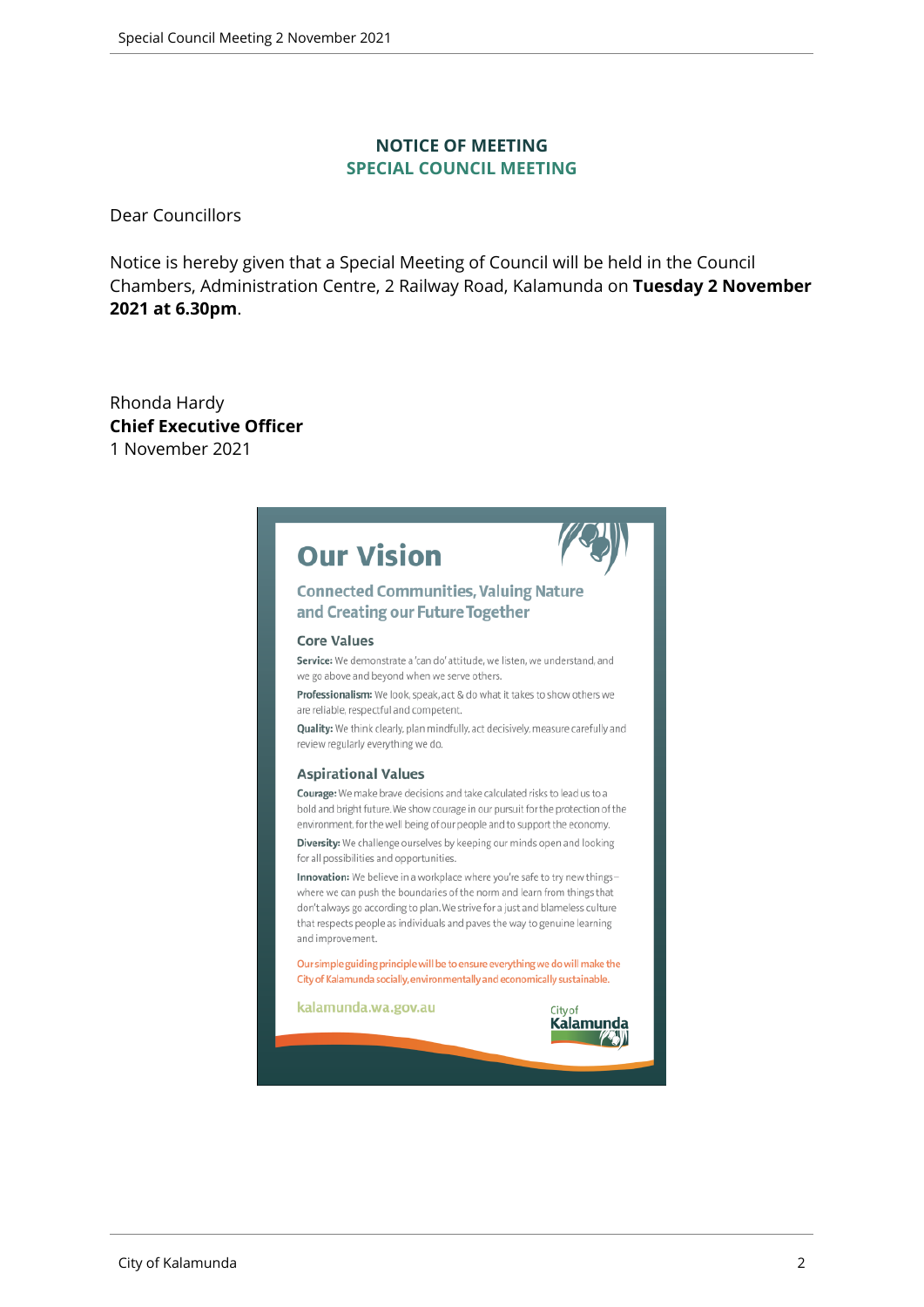#### **INFORMATION FOR THE PUBLIC ATTENDING COUNCIL MEETINGS**

Welcome to this evening's meeting. The following information is provided on the meeting and matters which may affect members of the public.

If you have any queries related to procedural matters, please contact a member of staff.

#### **Special Council Meetings – Procedures**

- 1. Council Meetings are open to the public, except for Confidential Items listed on the Agenda.
- 2. Members of the public who are unfamiliar with meeting proceedings are invited to seek advice prior to the meeting from a City Staff Member.
- 3. Members of the public are able to ask questions at a Special Council Meeting during Public Question Time on matters relating to the functions of this meeting.
- 4. To facilitate the smooth running of the meeting, silence is to be observed in the public gallery at all times except for Public Question Time.
- 5. All other arrangements are in general accordance with Council's Standing Orders, the Policies and decision of the City or Council.

#### **Acknowledgement of Traditional Owners**

We wish to acknowledge the traditional custodians of the land we are meeting on, the Whadjuk Noongar people. We wish to acknowledge their Elders' past, present and future and respect their continuing culture and the contribution they make to the life of this City and this Region.

# **Emergency Procedures**

**Please view the position of the Exits, Fire Extinguishers and Outdoor Assembly Area as displayed on the wall of Council Chambers.**

**In case of an emergency follow the instructions given by City Personnel.** 

**We ask that you do not move your vehicle as this could potentially block access for emergency services vehicles.** 

**Please remain at the assembly point until advised it is safe to leave.**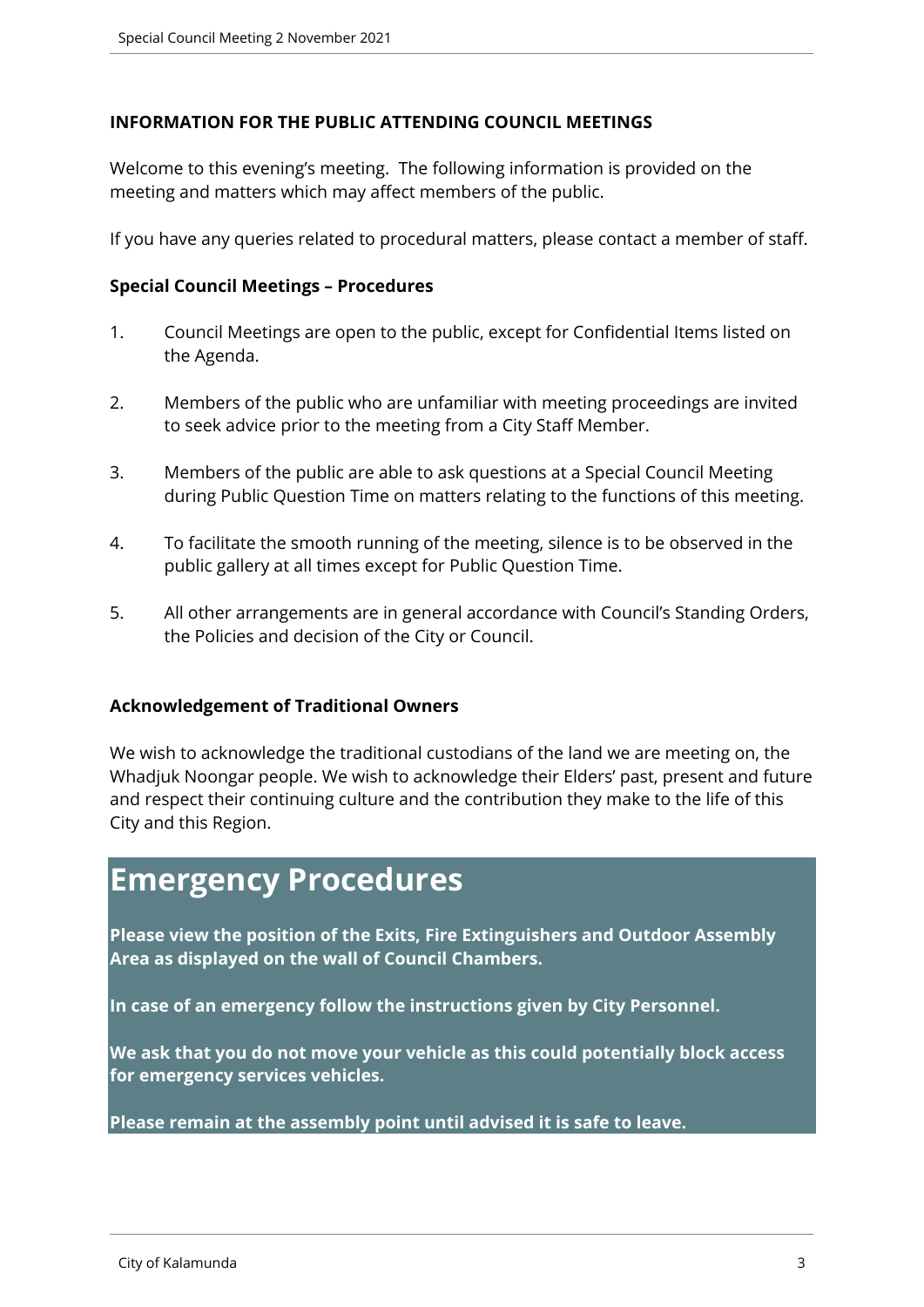## **INDEX**

| 2. |                                                                                           |  |
|----|-------------------------------------------------------------------------------------------|--|
| 3. |                                                                                           |  |
| 4. |                                                                                           |  |
|    |                                                                                           |  |
| 6. |                                                                                           |  |
| 7. |                                                                                           |  |
| 8. |                                                                                           |  |
|    |                                                                                           |  |
|    | 8.1.1. Appointment of Councillor to the Eastern Metropolitan Regional Council 2021/2023 7 |  |
|    | 8.1.2. Appointment of Councillor to Western Australian Local Government Association -     |  |
|    |                                                                                           |  |
| 9. |                                                                                           |  |
|    |                                                                                           |  |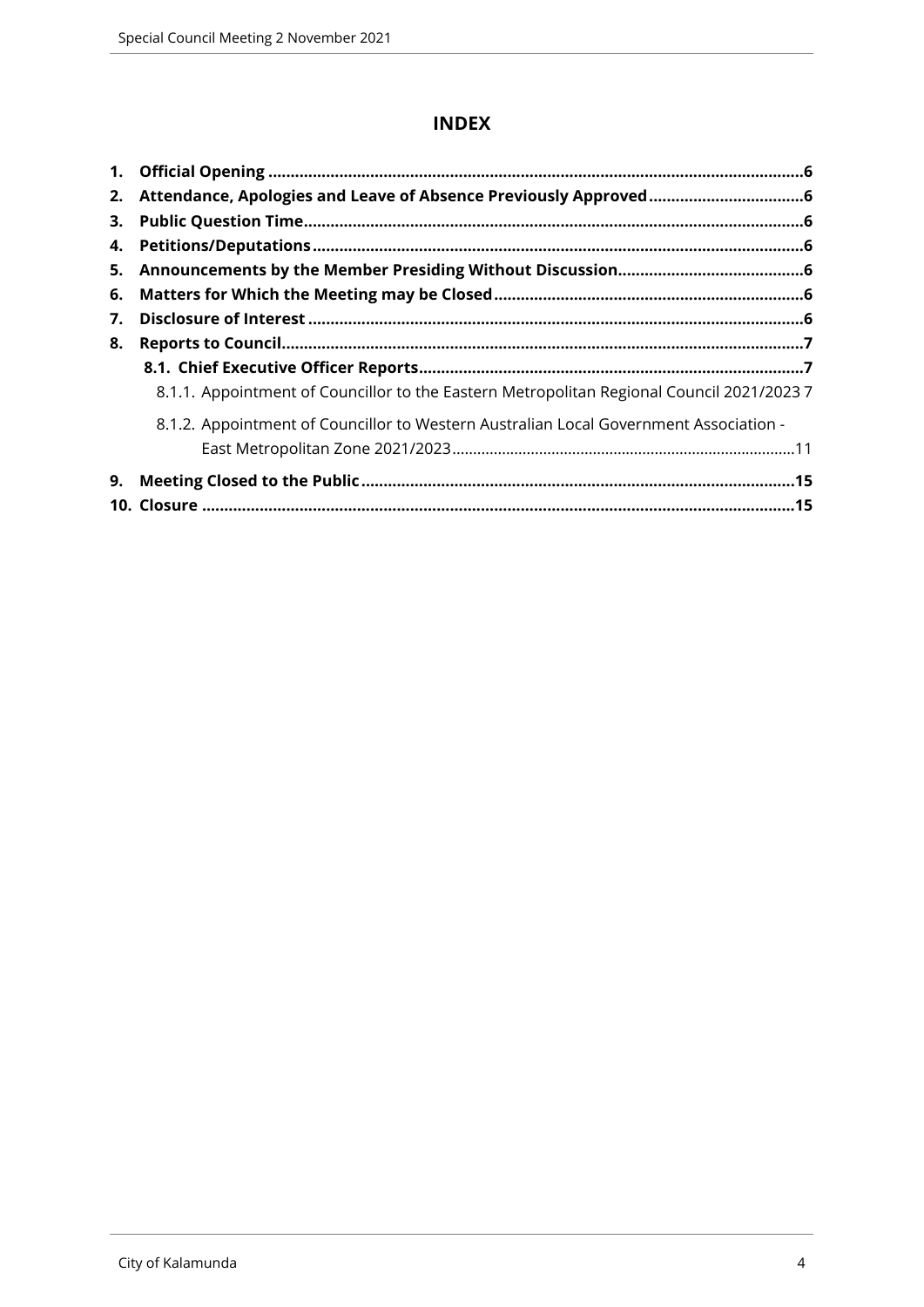#### <span id="page-4-0"></span>**1. Official Opening**

- <span id="page-4-1"></span>**2. Attendance, Apologies and Leave of Absence Previously Approved**
- <span id="page-4-2"></span>**3. Public Question Time**
- <span id="page-4-3"></span>**4. Petitions/Deputations**
- <span id="page-4-4"></span>**5. Announcements by the Member Presiding Without Discussion**
- <span id="page-4-5"></span>**6. Matters for Which the Meeting may be Closed**
- <span id="page-4-6"></span>**7. Disclosure of Interest**

#### **7.1. Disclosure of Financial and Proximity Interests**

- a. Members must disclose the nature of their interest in matter to be discussed at the meeting. (Section 5.56 of the *Local Government Act 1995*.)
- b. Employees must disclose the nature of their interest in reports or advice when giving the report or advice to the meeting. (Section 5.70 of the *Local Government Act 1995*.)

#### **7.2. Disclosure of Interest Affecting Impartiality**

a. Members and staff must disclose their interest in matters to be discussed at the meeting in respect of which the member or employee had given or will give advice.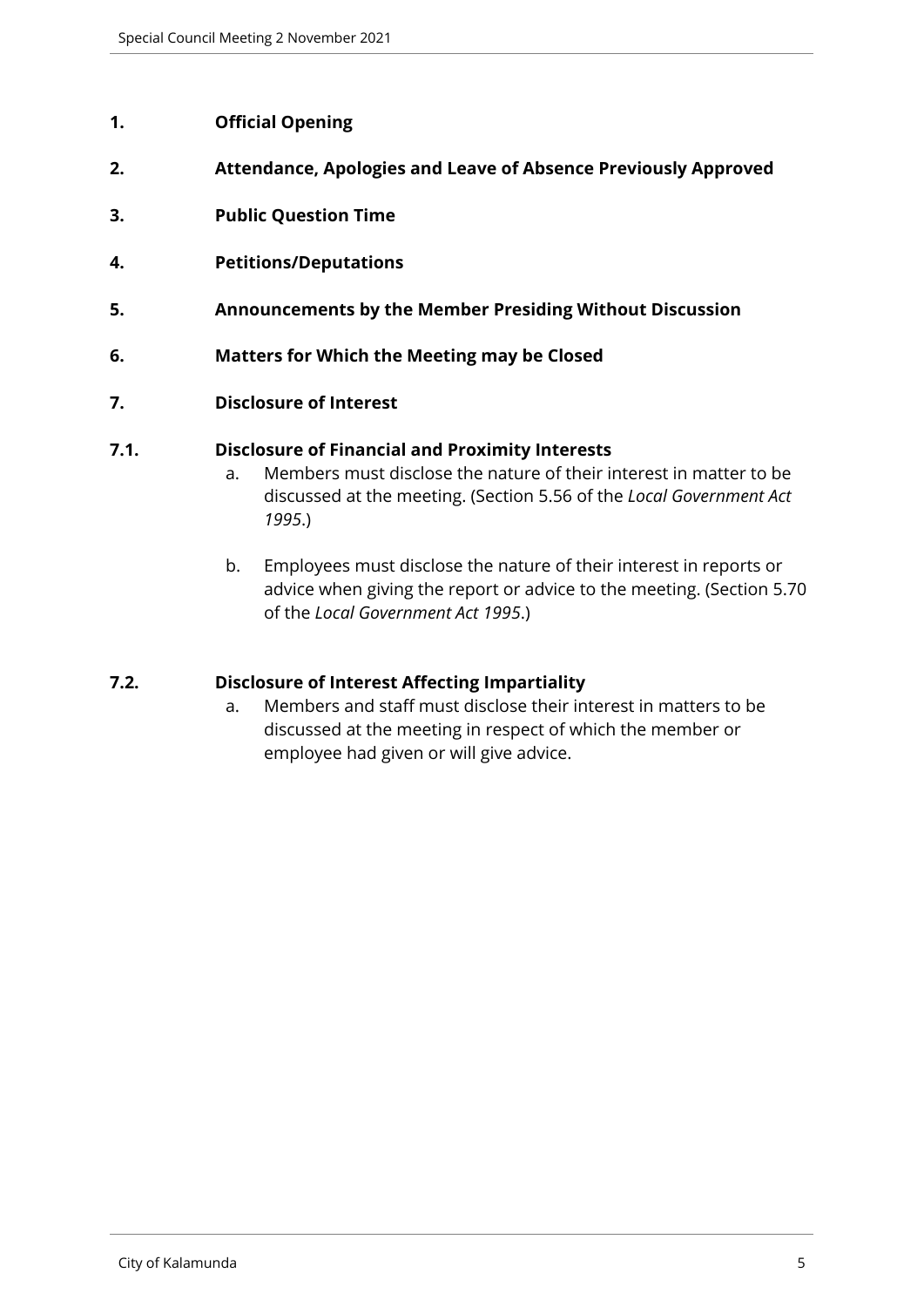#### <span id="page-5-0"></span>**8. Reports to Council**

#### <span id="page-5-1"></span>**8.1. Chief Executive Officer Reports**

# <span id="page-5-2"></span>**8.1.1. Appointment of Councillor to the Eastern Metropolitan Regional Council 2021/2023**

| Previous             | SCM 313/2021      |
|----------------------|-------------------|
| ltems                |                   |
| Directorate          | Office of the CEO |
| <b>Business Unit</b> | Governance        |
| File Reference       |                   |
| Applicant            |                   |
| Owner                |                   |
|                      |                   |

Attachments Nil

#### **TYPE OF REPORT**

|   | Advocacy    | When Council is advocating on behalf of the community to<br>another level of government/body/agency                                                                                                                                                                                                                                                                                                                                |
|---|-------------|------------------------------------------------------------------------------------------------------------------------------------------------------------------------------------------------------------------------------------------------------------------------------------------------------------------------------------------------------------------------------------------------------------------------------------|
| B | Executive   | When Council is undertaking its substantive role of direction<br>setting and oversight (eg accepting tenders, adopting plans<br>and budgets                                                                                                                                                                                                                                                                                        |
|   | Information | For Council to note                                                                                                                                                                                                                                                                                                                                                                                                                |
|   | Legislative | Includes adopting Local Laws, Town Planning Schemes and<br>Policies. When Council determines a matter that directly<br>impacts a person's rights and interests where the principles of<br>natural justice apply. Examples include town planning<br>applications, building licences, other permits or licences<br>issued under other Legislation or matters that could be<br>subject to appeal to the State Administrative Tribunal |

#### **STRATEGIC PLANNING ALIGNMENT**

*Kalamunda Advancing Strategic Community Plan to 2031*

#### **Priority 4: Kalamunda Leads**

**Objective 4.1** - To provide leadership through transparent governance. *Strategy 4.1.1* - Provide good governance.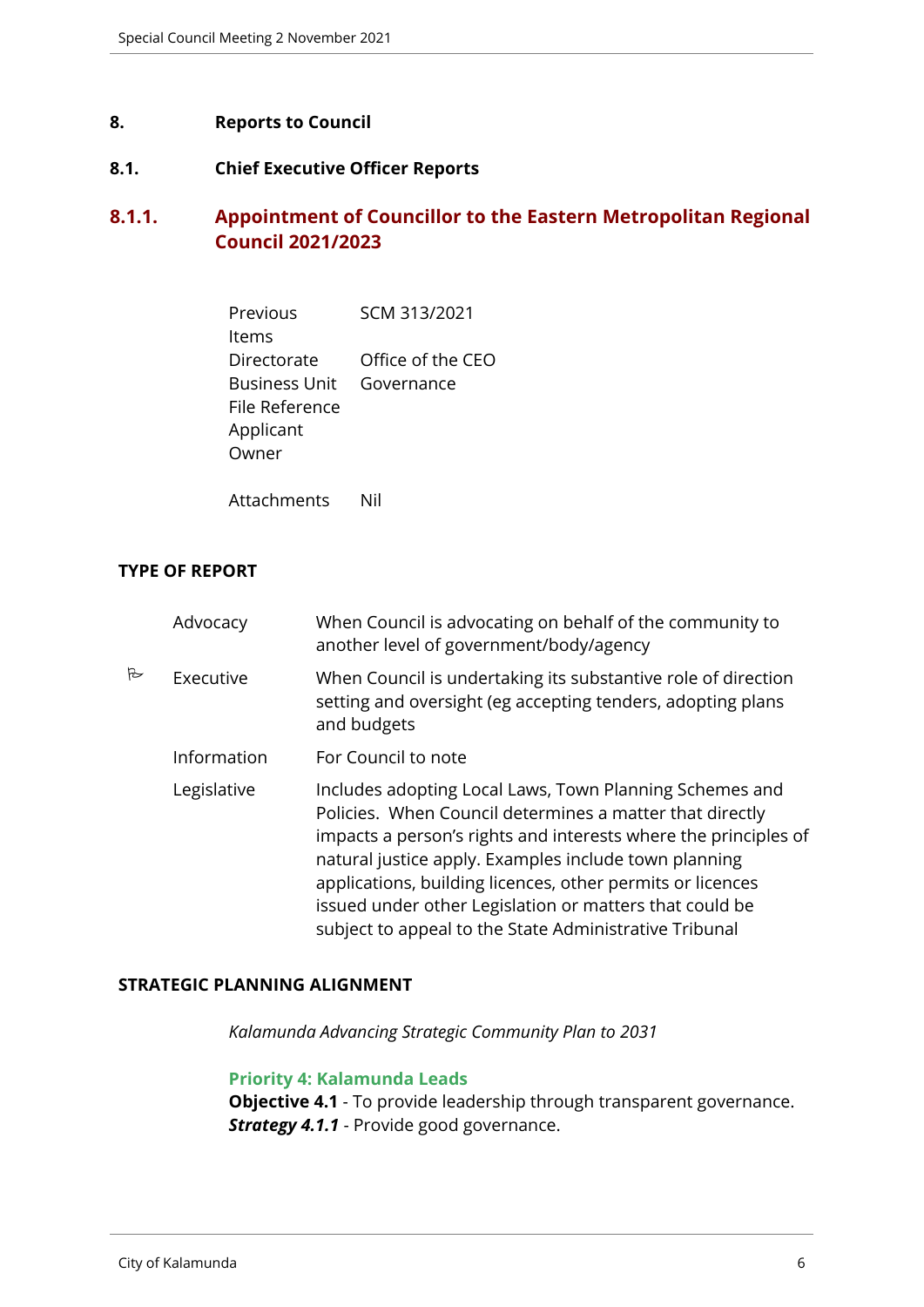#### **EXECUTIVE SUMMARY**

- 1. The purpose of this report is for Council to appoint a council delegate as a representative on the Eastern Metropolitan Regional Council (EMRC) for the period October 2021 to October 2023.
- 2. A councillor elected as delegate at the Special Meeting of Council on 19 October 2021 has resigned.
- 3. This report requires Council to appointment by absolute majority a representative to the Eastern Metropolitan Regional Council.

#### **BACKGROUND**

- 4. The appointment of Council delegates is to ensure Council is always fully and formally represented.
- 5. The Eastern Metropolitan Regional Council meets the fourth Thursday of each month. The City will appoint two Councillors and a Deputy. The Chief Executive Officer is a member of an Advisory Committee and appoints a Director as a member of a Technical Advisory Committee.

#### **DETAILS AND ANALYSIS**

- 6. The City of Kalamunda is represented on the EMRC by two councillor delegates.
- 7. At the Special Meeting of Council held on 19 October 2021 Council elected Crs O'Connor and Stallard as delegates to the EMRC (SCM 313/2021).
- 8. At the Special Meeting of Council held on 19 October 2021 Council elected Cr Sewell as deputy delegate to the EMRC (SCM 313/2021).
- 9. The Chief Executive Officer has received the resignation of Cr Geoff Stallard as council delegate to the East Metropolitan Regional Council.
- 10. All other council delegates will remain in the positions to which they were elected at the Special Meeting on 19 October 2021.

#### **APPLICABLE LAW**

11. *Section 5.8 of the Local Government Act 1995 – Establishment of Committees.*

*Section 5.9(2)(c) of the Local Government Act 1995 – Types of Committees.*

*Section 5.11(2)(d) of the Local Government Act 1995 – Tenure of Committee Membership.*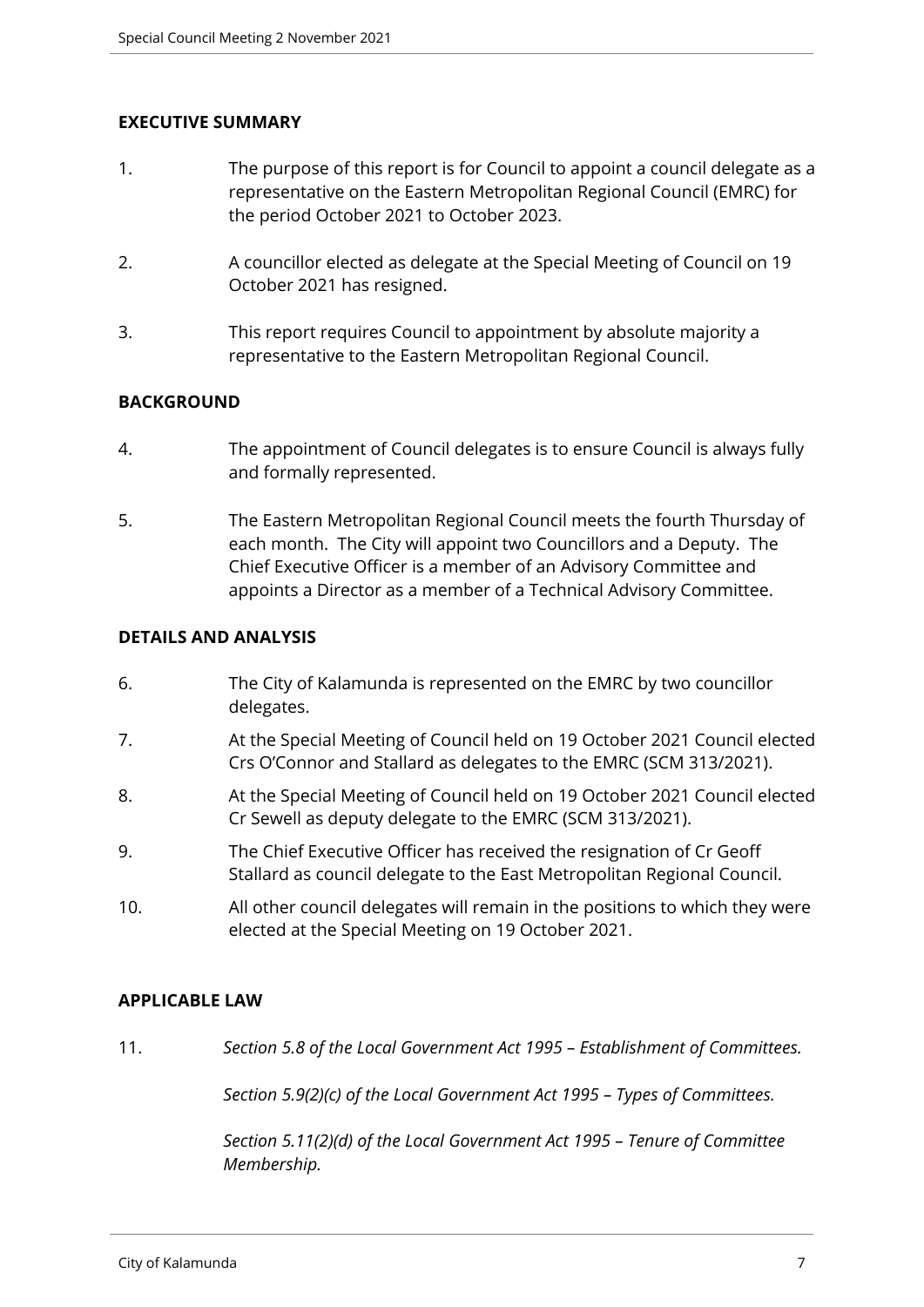#### **APPLICABLE POLICY**

12. Governance 13: Appointment of Community Members to Advisory Committees and Reference Groups

#### **STAKEHOLDER ENGAGEMENT**

13. N/A

#### **FINANCIAL CONSIDERATIONS**

14. Nil.

#### **SUSTAINABILITY**

15. Nil.

#### **RISK MANAGEMENT**

| 16. |            | <b>Risk:</b> Council does not appoint delegates to Regional Committees. |               |  |  |
|-----|------------|-------------------------------------------------------------------------|---------------|--|--|
|     | Likelihood | Consequence                                                             | <b>Rating</b> |  |  |
|     | Unlikely   | Significant                                                             | High          |  |  |
|     |            | <b>Action/Strategy</b>                                                  |               |  |  |
|     |            | Ensure Council recognises the value-added benefit Advisory              |               |  |  |
|     |            | Committees bring to Council decision making.                            |               |  |  |

#### **CONCLUSION**

17. N/A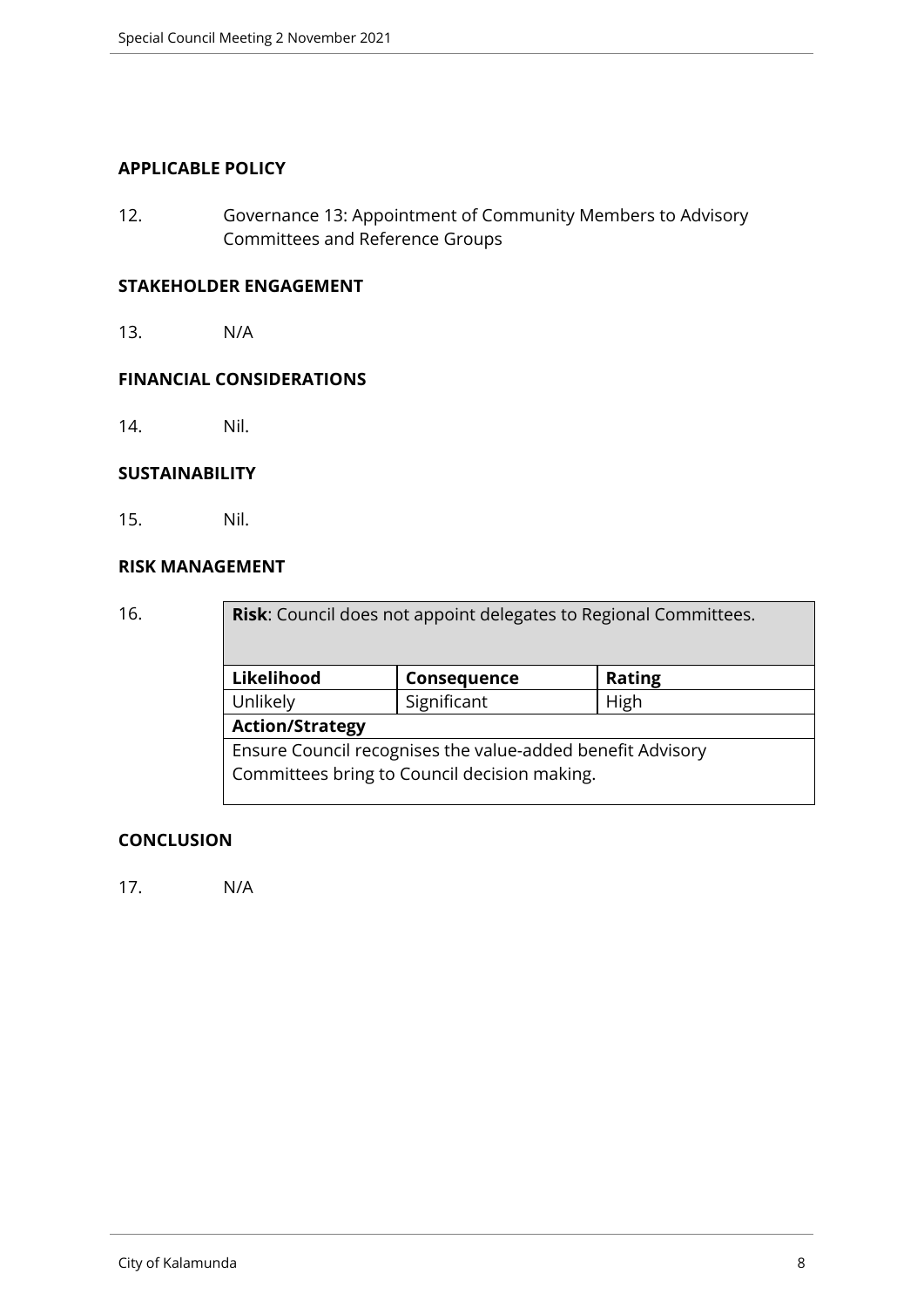## **Voting Requirements: Absolute Majority**

#### **RECOMMENDATION**

That Council:

- 1. ACCEPT the resignation of Cr Geoff Stallard as a as a delegate to Eastern Metropolitan Regional Council.
- 2. APPOINT Cr and a delegate to Eastern Metropolitan Regional Council.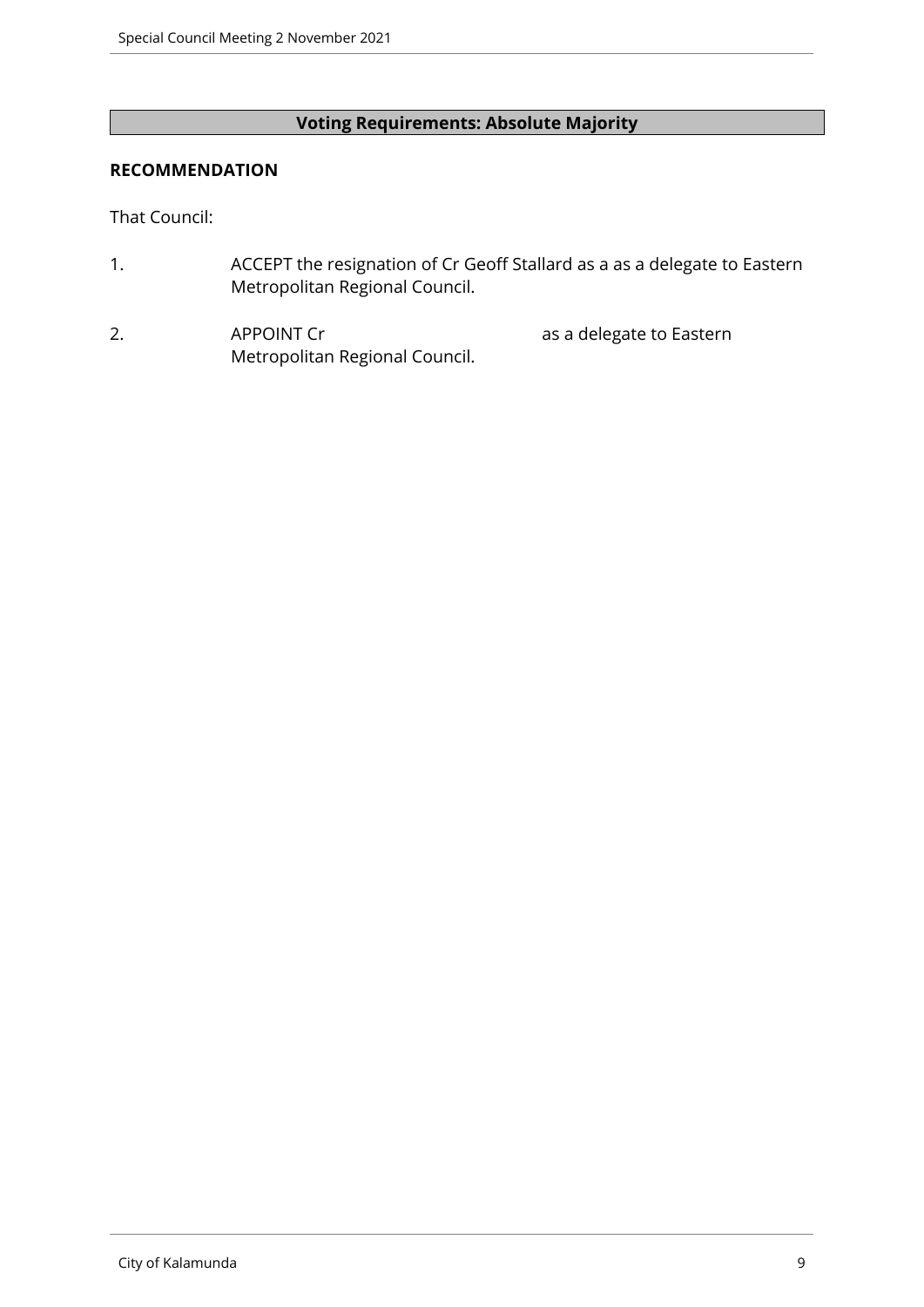# <span id="page-9-0"></span>**8.1.2. Appointment of Councillor to Western Australian Local Government Association - East Metropolitan Zone 2021/2023**

*Declaration of financial / conflict of interests to be recorded prior to dealing with each item.*

| Previous             | SCM 314/2021      |
|----------------------|-------------------|
| ltems                |                   |
| Directorate          | Office of the CEO |
| <b>Business Unit</b> | Governance        |
| File Reference       |                   |
| Applicant            |                   |
| Owner                |                   |
|                      |                   |

Attachments Nil

#### **TYPE OF REPORT**

|   | Advocacy    | When Council is advocating on behalf of the community to<br>another level of government/body/agency                                                                                                                                                                                                                                                                                                                                |
|---|-------------|------------------------------------------------------------------------------------------------------------------------------------------------------------------------------------------------------------------------------------------------------------------------------------------------------------------------------------------------------------------------------------------------------------------------------------|
| B | Executive   | When Council is undertaking its substantive role of direction<br>setting and oversight (eg accepting tenders, adopting plans<br>and budgets                                                                                                                                                                                                                                                                                        |
|   | Information | For Council to note                                                                                                                                                                                                                                                                                                                                                                                                                |
|   | Legislative | Includes adopting Local Laws, Town Planning Schemes and<br>Policies. When Council determines a matter that directly<br>impacts a person's rights and interests where the principles of<br>natural justice apply. Examples include town planning<br>applications, building licences, other permits or licences<br>issued under other Legislation or matters that could be<br>subject to appeal to the State Administrative Tribunal |

#### **STRATEGIC PLANNING ALIGNMENT**

*Kalamunda Advancing Strategic Community Plan to 2031*

#### **Priority 4: Kalamunda Leads**

**Objective 4.1** - To provide leadership through transparent governance. **Strategy 4.1.1** - Provide good governance. *Strategy 4.1.2* - Build an effective and efficient service based organisation.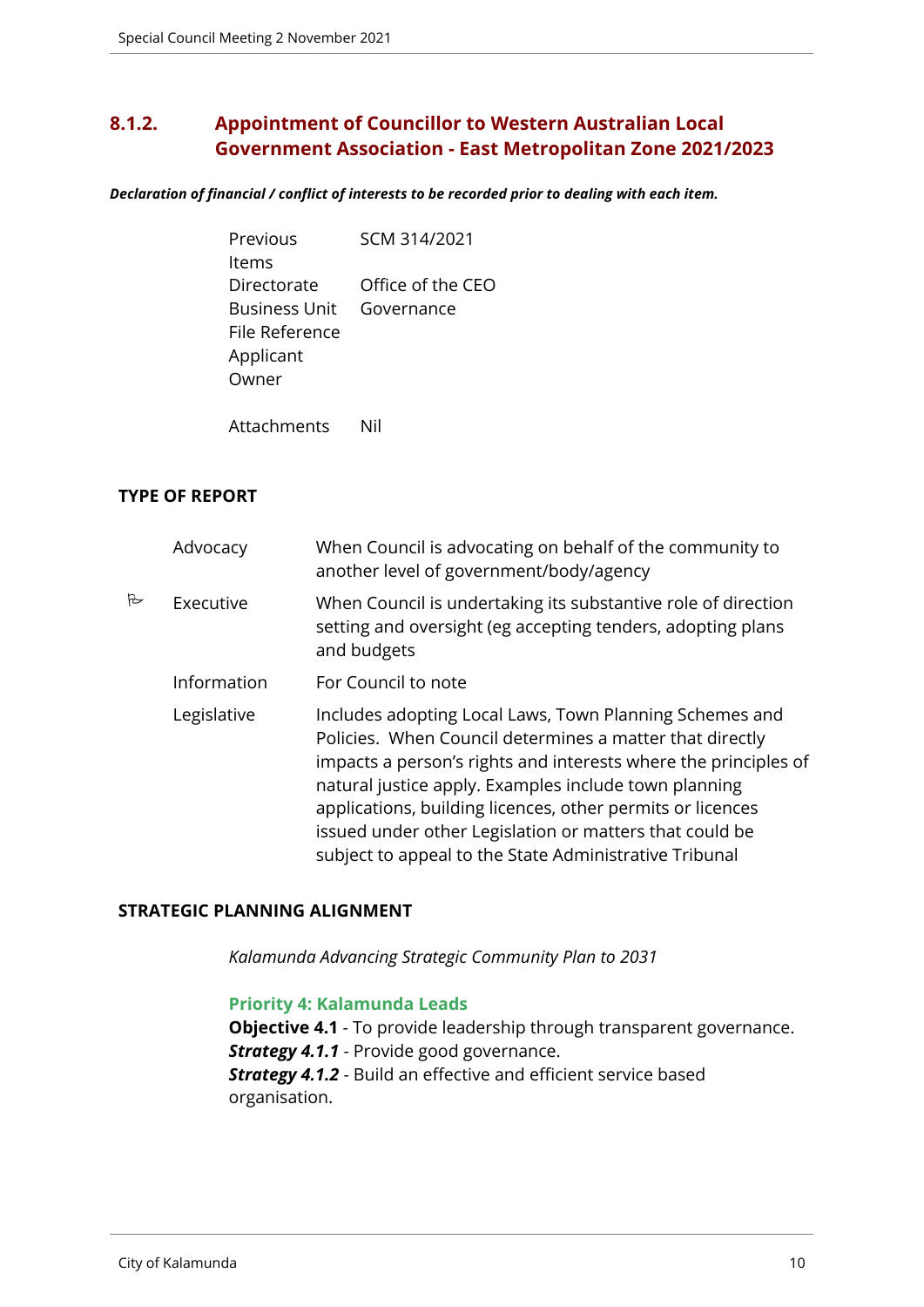#### **EXECUTIVE SUMMARY**

- 1. The purpose of this report is for Council to appoint a council delegate as a representative on the Western Australian Local Government Association (WALGA) – East Metropolitan Zone Committee for the period October 2021 to October 2023.
- 2. A councillor elected as delegate at the Special Meeting of Council on 25 October 2021 has resigned.
- 3. This report requires Council to appointment by absolute majority a representative to the Western Australian Local Government Association (WALGA) – East Metropolitan Zone.

#### **BACKGROUND**

- 4. The appointment of Council delegates is to ensure Council is always fully and formally represented.
- 5. The Zones is a group of geographically aligned Member Councils who are responsible for direct elections of State Councillors, providing input into policy formulation and providing advice on various matters.

#### **DETAILS AND ANALYSIS**

- 6. The City of Kalamunda is represented on the WALGA East Metropolitan Zone by three councillor delegates.
- 7. At the Special Meeting of Council held on 25 October 2021 Council elected Crs Miskiewicz, O'Connor and O'Donnell as delegates to the WALGA East Metropolitan Zone Committee (SCM 314/2021).
- 8. At the Special Meeting of Council held on 25 October 2021 Council elected Cr Sewell as deputy delegate to the WALGA East Metropolitan Zone Committee (SCM 314/2021).
- 9. The Chief Executive Officer has received the resignation of Cr Dylan O'Connor as council delegate to the WALGA East Metropolitan Zone Committee.
- 10. All other council delegates will remain in the positions to which they were elected at the Special Meeting on 25 October 2021.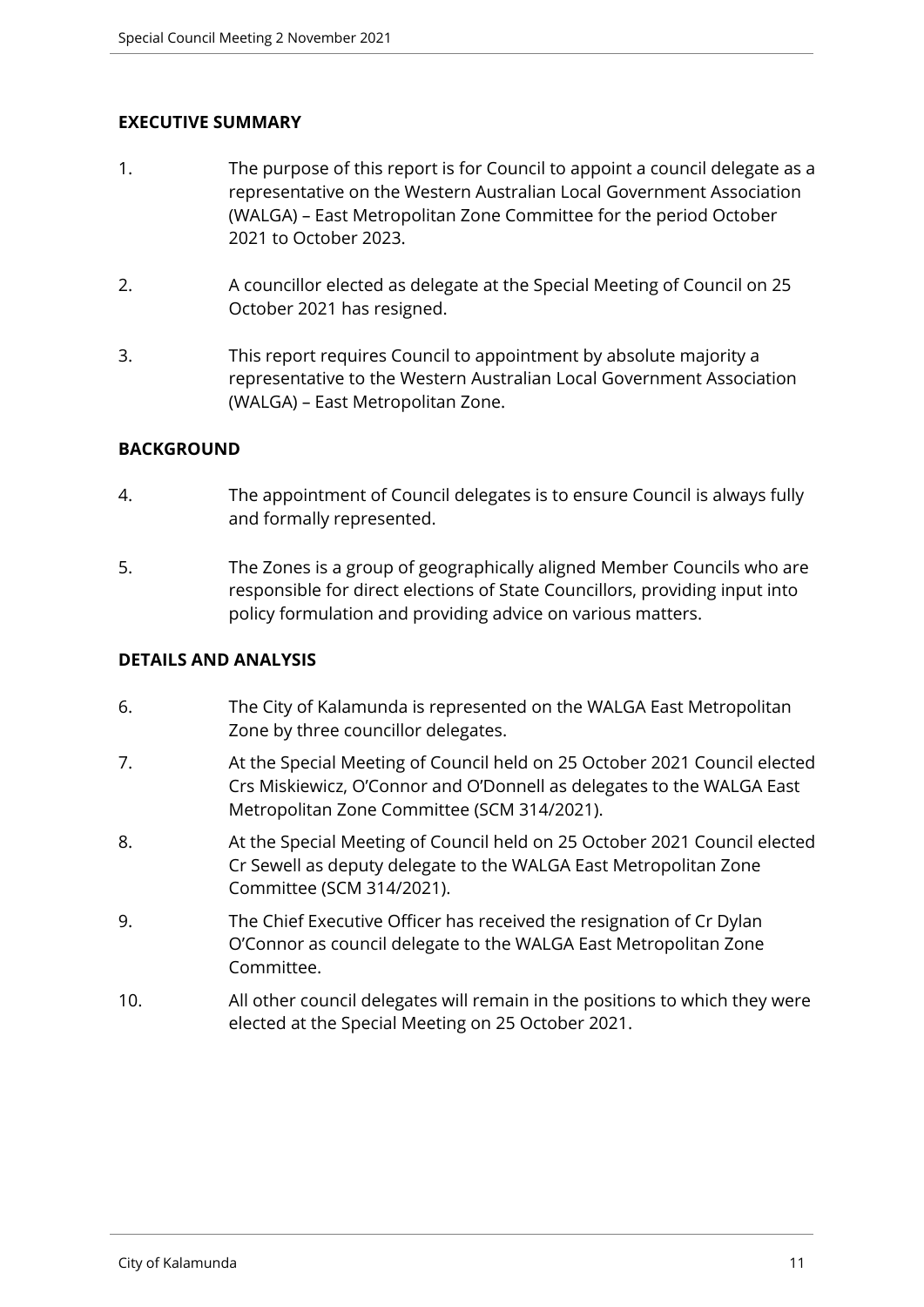#### **APPLICABLE LAW**

11. *Section 5.8 of the Local Government Act 1995 – Establishment of Committees.*

*Section 5.9(2)(c) of the Local Government Act 1995 – Types of Committees.*

*Section 5.11(2)(d) of the Local Government Act 1995 – Tenure of Committee Membership.*

#### **APPLICABLE POLICY**

12. Governance 13: Appointment of Community Members to Advisory Committees and Reference Groups

#### **STAKEHOLDER ENGAGEMENT**

13. N/A

#### **FINANCIAL CONSIDERATIONS**

14. Nil.

#### **SUSTAINABILITY**

15. Nil.

#### **RISK MANAGEMENT**

| 16. | <b>Risk:</b> Council does not appoint delegates to Regional Committees.                                    |             |               |  |
|-----|------------------------------------------------------------------------------------------------------------|-------------|---------------|--|
|     | Likelihood                                                                                                 | Consequence | <b>Rating</b> |  |
|     | Unlikely                                                                                                   | Significant | High          |  |
|     | <b>Action/Strategy</b>                                                                                     |             |               |  |
|     | Ensure Council recognises the value-added benefit Advisory<br>Committees bring to Council decision making. |             |               |  |

#### **CONCLUSION**

17. N/A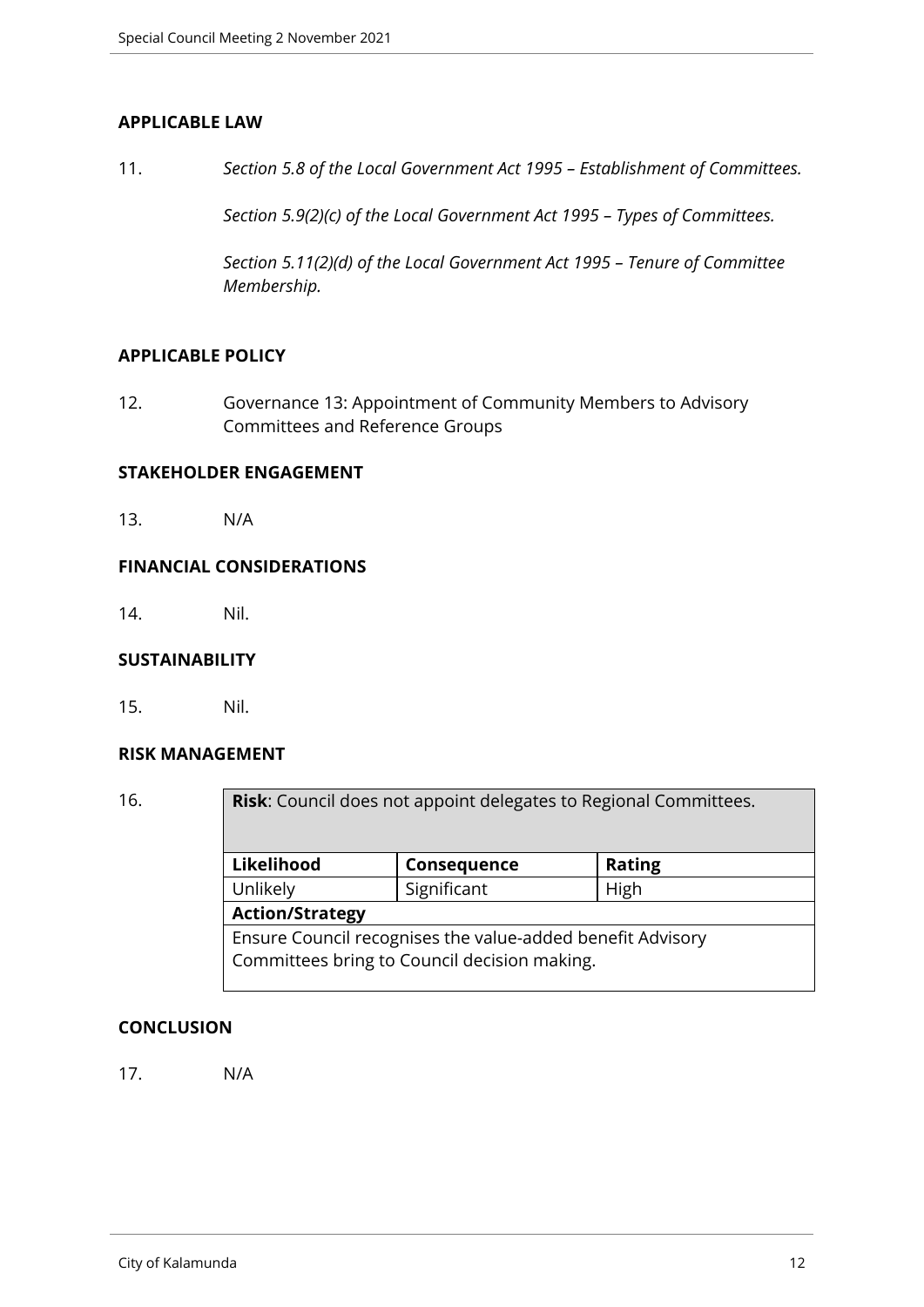#### **Voting Requirements: Absolute Majority**

#### **RECOMMENDATION**

That Council

- 1. ACCEPT the resignation of Cr Dylan O'Connor from the Western Australian Local Government Association – East Metropolitan Zone Committee.
- 2. APPOINT Cr as a delegate to Western Australian Local Government Association – East Metropolitan Zone Committee